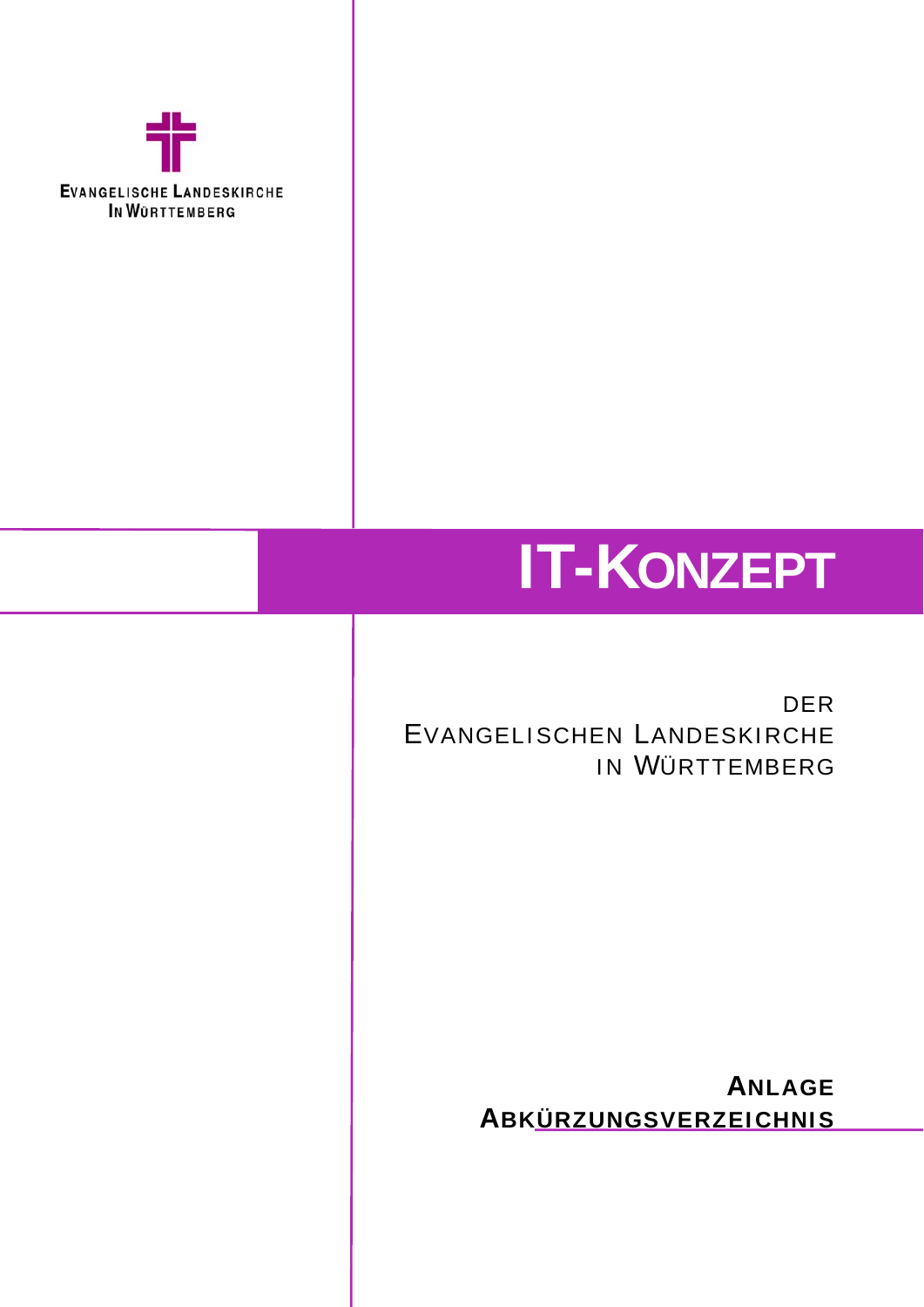Stuttgart, im Juni 2007

## **Herausgegeben von**

Referat Informationstechnologie Evangelischer Oberkirchenrat Gänsheidestraße 4 70184 Stuttgart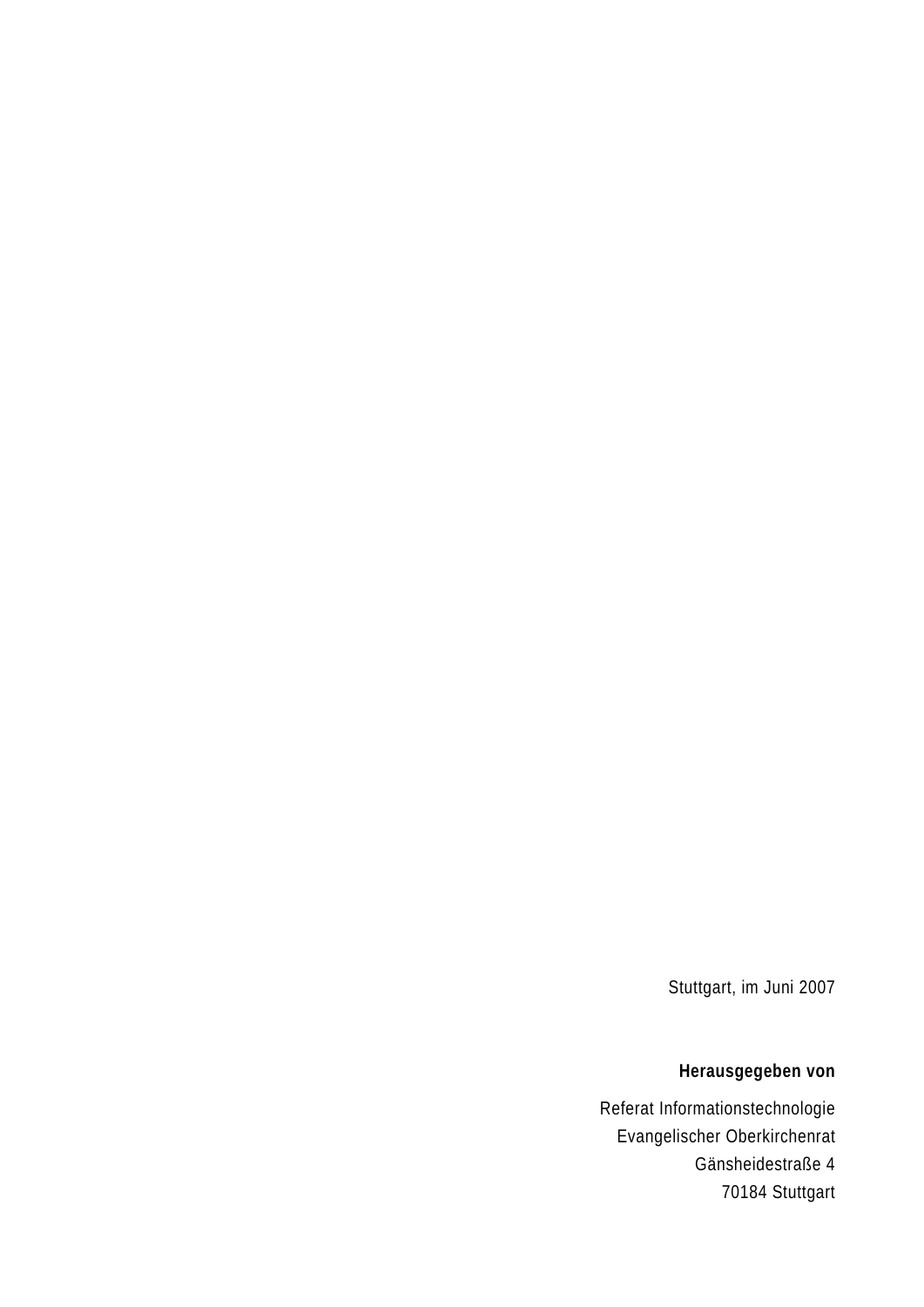## **Anlage 4: Abkürzungsverzeichnis**

| Abkürzung        | <b>Bedeutung</b>                                               |
|------------------|----------------------------------------------------------------|
| AD               | <b>Active Directory</b>                                        |
| <b>AES</b>       | <b>Advanced Encryption Standard</b>                            |
| <b>ANSI</b>      | American National Standards Institute                          |
| API              | Application Programming Interface                              |
| ASP              | <b>Active Server Page</b>                                      |
|                  | oder Application Service Providing                             |
| <b>ATM</b>       | Asynchronous Transfer Mode                                     |
| BK               | Bürokommunikation                                              |
| <b>BSI</b>       | Bundesamt für Sicherheit in der Informationstechnik            |
| CAD              | <b>Computer Aided Design</b>                                   |
| CASE             | <b>Computer Aided Software Engineering</b>                     |
| CD ROM           | Compact Disk Read only Memory                                  |
| <b>CERT</b>      | Computer Emergency Response Team                               |
| <b>CE</b>        | Communauté Européenne                                          |
| COM              | <b>Component Object Model</b>                                  |
| CORBA            | Common Object Request Broker Architecture                      |
| <b>COS</b>       | <b>Common Object Services</b>                                  |
| C/S              | Client-Server                                                  |
| DB               | Datenbanken                                                    |
| <b>DBMS</b>      | Datenbank Management System                                    |
| <b>DCOM</b>      | Distributed Component Object Modell                            |
| <b>DDE</b>       | Dynamic Data Exchange                                          |
| DDL              | Data Definiton Language                                        |
| <b>DES</b>       | Data Encryption Standard                                       |
| DML              | Data Manipulation Language                                     |
| <b>DNS</b>       | Domain Name Service                                            |
| <b>DSA</b>       | Directory Service Agent oder                                   |
|                  | Digital Signature Algorithmus                                  |
| DSS <sub>1</sub> | Digital Subscriber Signaling System No.1                       |
| <b>DTD</b>       | Document Type Definition                                       |
| DV               | Datenverarbeitung                                              |
| <b>DVD</b>       | Digital Versatile Disc                                         |
| <b>DXF</b>       | Drawing Exchange Format                                        |
| ECC              | Elliptic Curve Cryptography                                    |
| <b>ECMA</b>      | Verband der europäischen Computerhersteller                    |
|                  | (European Computer Manufacturers Association)                  |
| <b>EDS</b>       | <b>Electronic Data Systems</b>                                 |
| e-GK             | e-Government-Konzept                                           |
|                  | (vormals Landessystemkonzept des Landes Baden-Württemberg)     |
| <b>EJB</b>       | Enterprise Java Beans                                          |
| EMV              | Elektromagnetische Verträglichkeit von Geräten                 |
| <b>EMVG</b>      | Gesetz über die elektromagnetische Verträglichkeit von Geräten |
|                  |                                                                |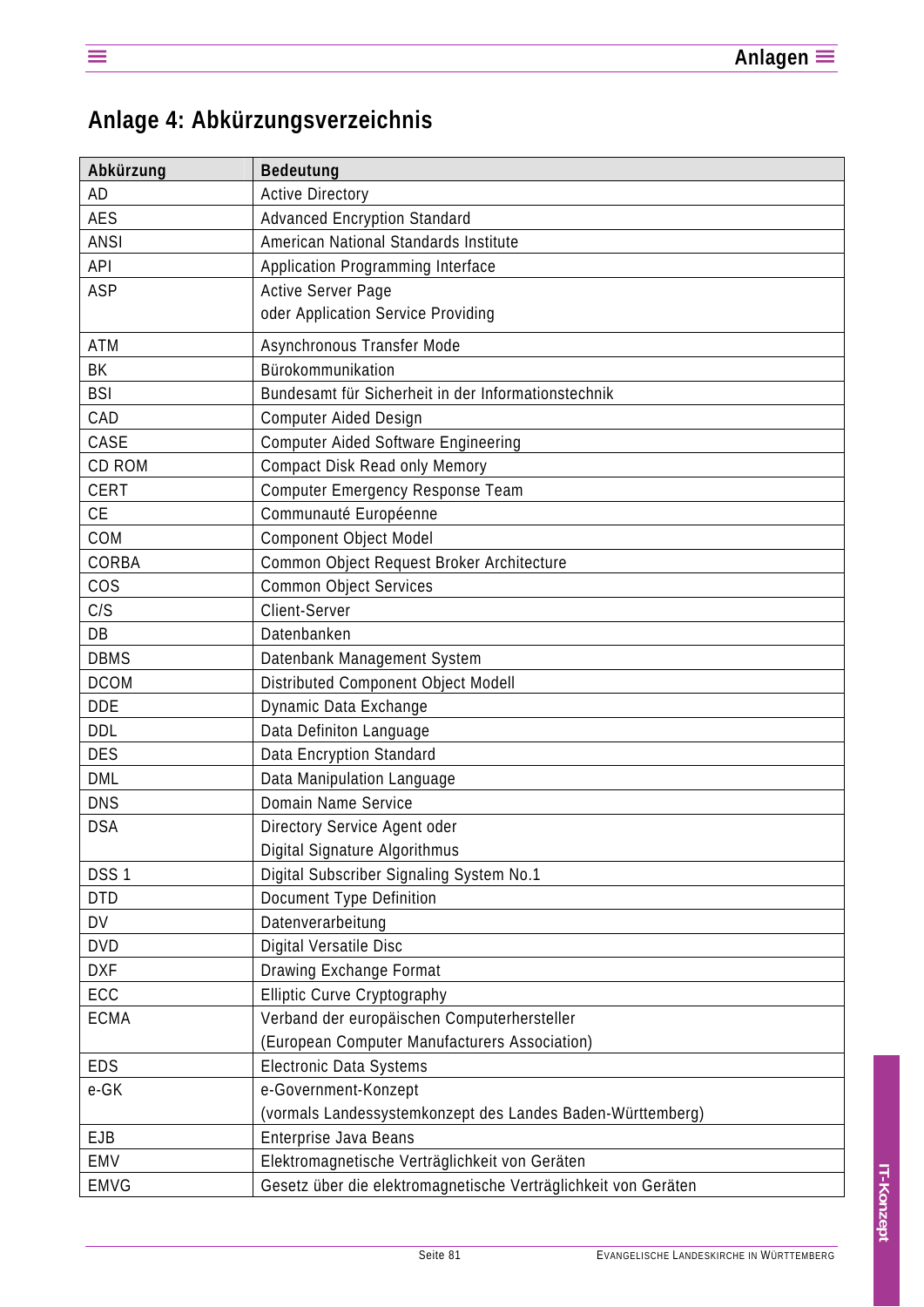| Abkürzung       | <b>Bedeutung</b>                                                                  |
|-----------------|-----------------------------------------------------------------------------------|
| EN              | Europäische Norm                                                                  |
| ERD             | Entity Relationship Diagram                                                       |
| ERM             | Entity Relationship Modell                                                        |
| <b>ESMTP</b>    | Enhanced Simple Mail Transfer Protocol                                            |
| <b>ESP</b>      | <b>Encapsulating Security Payload</b>                                             |
| <b>ETS</b>      | European Telecommunication Standard                                               |
| <b>ETSI</b>     | Europäisches Normierungsinstitut auf dem Gebiet der Telekommunikation             |
|                 | (European Telecommunication Standards Institute)                                  |
| <b>FTP</b>      | <b>File Transfer Protocol</b>                                                     |
| GIF             | Graphics Interchange Format                                                       |
| GIS             | Geografisches Informationssystem                                                  |
| <b>GML</b>      | Geographic Markup Language                                                        |
| GNU             | <b>General Public License</b>                                                     |
| <b>GSM</b>      | Global System for Mobile Communication                                            |
| <b>HTML</b>     | Hypertext Markup Language                                                         |
| <b>HTTP</b>     | HyperText Transfer Protocol                                                       |
| <b>HTTPS</b>    | <b>HyperText Transfer Protocol Secure</b>                                         |
| <b>ICA</b>      | Independent Computing Architecture                                                |
| <b>IDE</b>      | Integrated Development Environment                                                |
| <b>IDEA</b>     | International Data Encryption Standard                                            |
| <b>IEC</b>      | International Electrotechnical Commission                                         |
| <b>IEEE</b>     | Institute of Electrical and Electronical Engineers                                |
| <b>IETF</b>     | Internet Engineering Task Force                                                   |
| <b>IIOP</b>     | Internet Inter-ORB Protocol                                                       |
| <b>IKE</b>      | Internet Key Exchange                                                             |
| <b>IMAP</b>     | Internet Mail Access Protocol                                                     |
| IP              | Internet Protocol                                                                 |
| <b>IPsec</b>    | <b>Internet Protocol Secure</b>                                                   |
| IPv4 / IPv6     | Internet Protocol Version 4 / Version 6                                           |
| <b>ISAKMP</b>   | Internet Security Association Key Management Protocol                             |
| <b>ISDN</b>     | <b>Integrated Services Digital Network</b>                                        |
| ISO             | International Standardization Organisation                                        |
| IT              | Informations-Technologie                                                          |
| <b>ITSM</b>     | IT-Service Manager (Problem-Management-Software von Hewlett Packard)              |
| IT <sub>O</sub> | IT/Operations                                                                     |
| ITU (-TS)       | International Telecommunication Union (-Telecommunication Standards)              |
| <b>luK</b>      | Informations- und Kommunikationstechnik, Information und Kommunikation            |
| J2EE            | Java 2 Enterprise Edition                                                         |
| <b>JDBC</b>     | Java Database Connectivity                                                        |
| <b>JPEG</b>     | Joint Photographic (Coding) Experts Group (Standard-Kodierung für digitale Fotos) |
| <b>JScript</b>  | Java Script                                                                       |
| <b>JSP</b>      | Java Server Pages                                                                 |
| KRZ-SWD         | Kirchliches Rechenzentrum Südwestdeutschland                                      |
| LAN             | Lokales Netzwerk (Local Area Network)                                             |
| LDAP            | Light Weight Directory Access Protocol                                            |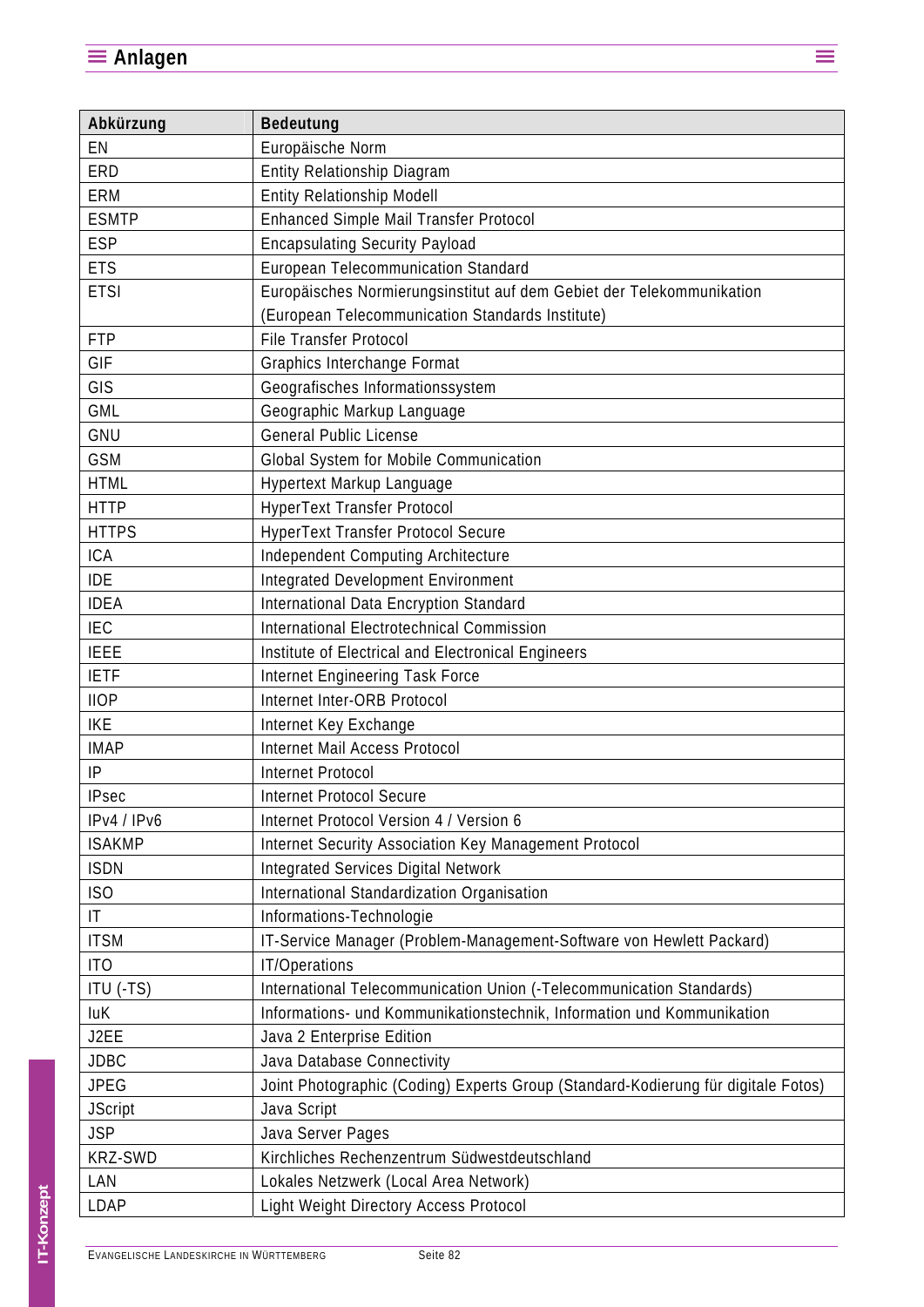| Bedeutung                                                                      |
|--------------------------------------------------------------------------------|
| Landessystemkonzept des Landes Baden-Württemberg                               |
| (jetzt e-Government-Konzept)                                                   |
| Bund-Länder-Standard für die Verschlüsselung von Mails                         |
| Management Information Base                                                    |
| Multidimensional Expression                                                    |
| Multipurpose Internet Mail Extensions                                          |
| Message Handling System                                                        |
| Mät och Prov Rådet II                                                          |
| Microsoft                                                                      |
| Message Transfer Agent                                                         |
| MailTrust                                                                      |
| Multiple Virtual System                                                        |
| Normierte Austauschschnittstelle (EDBS-Nachfolge)                              |
| Network Computer                                                               |
| National Insitute of Standards and Technology                                  |
| <b>Network News Transfer Protocol</b>                                          |
| <b>Network Time Protocl</b>                                                    |
| Betriebssystem der Fa. Microsoft (New Technology)                              |
| Open Data Base Connectivity                                                    |
| Object Database Management Group                                               |
| Open GIS                                                                       |
| Open GIS Consortium                                                            |
| <b>Object Management Group</b>                                                 |
| <b>On-Line Analytical Processing</b>                                           |
| <b>Object Linking and Embedding</b>                                            |
| <b>Object Orientiert</b>                                                       |
| Object Query Language                                                          |
| <b>Object Request Broker</b>                                                   |
| <b>Operating System</b>                                                        |
| Standardisierungsarchitektur für offene Systeme (Open Systems Interconnection) |
| Open Source Software                                                           |
| Personal Computer                                                              |
| Printer Control Language                                                       |
| <b>Portable Document Format</b>                                                |
| Privacy Enhanced Mail                                                          |
| Practical Extraction and Report Language                                       |
| Pretty Good Privacy                                                            |
| Public Key Infrastructure                                                      |
| Projektmanagement                                                              |
| Point of Presence oder                                                         |
| Post Office Protocol oder                                                      |
| Prozeßoptimierung im Personalwesen                                             |
| Portable Operating System Interface                                            |
| Private Signalling System Nr. 1                                                |
| Qualtiy of Services                                                            |
|                                                                                |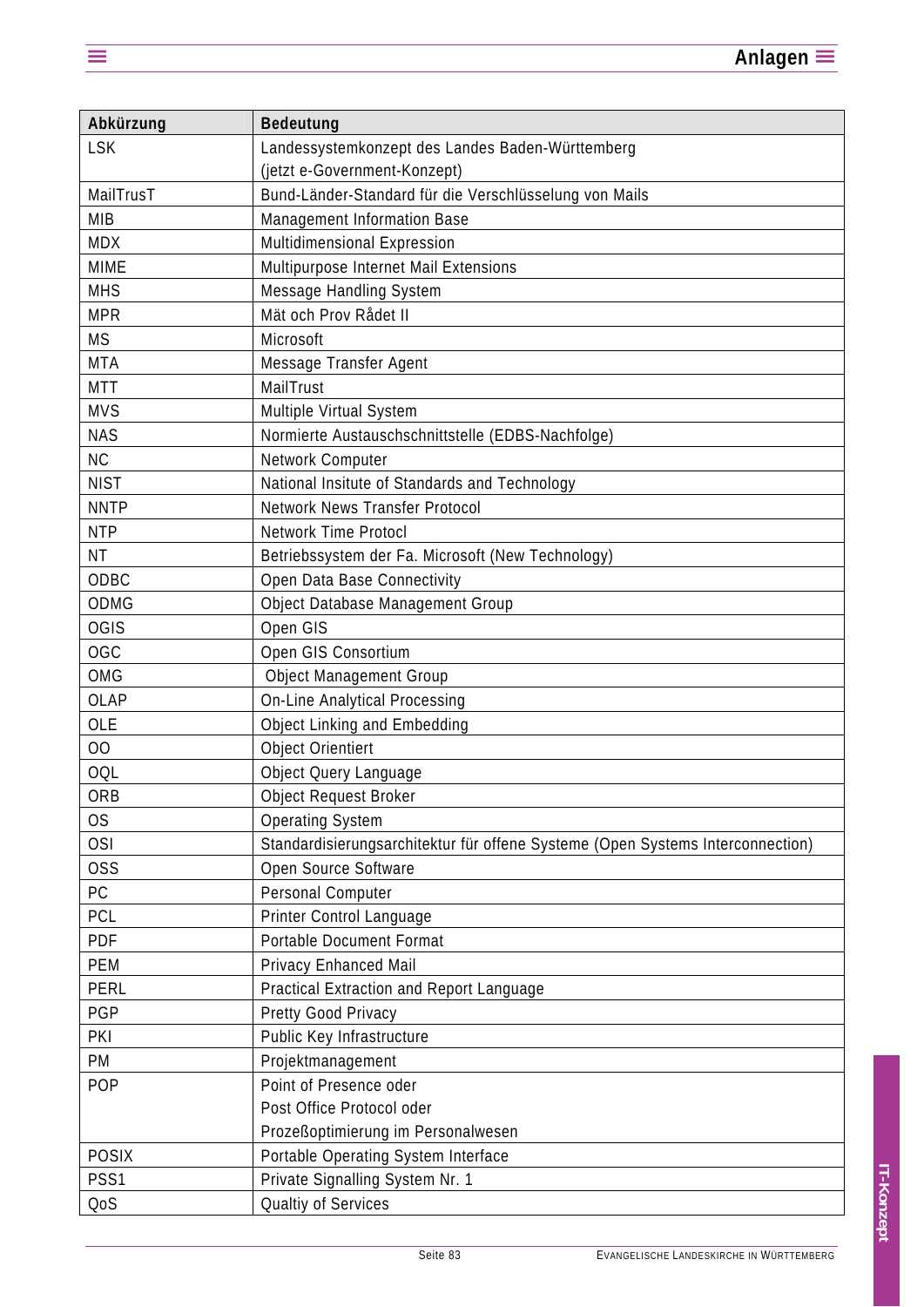| Abkürzung        | <b>Bedeutung</b>                                                  |
|------------------|-------------------------------------------------------------------|
| <b>QSIG</b>      | Q-Interface Signalling Protocol                                   |
| <b>RAD</b>       | Rapid Application Development                                     |
| RAID             | Redundant Array of Inexpensive Disks                              |
| <b>RDP</b>       | Remote Desktop Protocol                                           |
| <b>RFC</b>       | <b>Request for Comment</b>                                        |
| RMI              | Remote Method Invocation                                          |
| <b>RPC</b>       | Remote Procedure Call                                             |
| <b>RSA</b>       | Rivest, Shamir und Adleman                                        |
| <b>RSVP</b>      | <b>Resource Reservation Protocol</b>                              |
| <b>RTF</b>       | <b>Rich Text Format</b>                                           |
| SAGA             | Standards und Architekturen für E-Governement-Anwendungen         |
| <b>SDK</b>       | Software Development Kit                                          |
| <b>SGML</b>      | Standard Generalized Markup Language                              |
| S/MIME           | Secure Multipurpose Internet Mail Extensions                      |
| SMS              | <b>System Management Services</b>                                 |
| <b>SMTP</b>      | Simple Mail Transfer Protocol                                     |
| <b>SNMP</b>      | Simple Network Management Protocol                                |
| <b>SNTP</b>      | SimpleNetwork Time Protocl                                        |
| SOAP             | Simple Object Access Protocol                                     |
| SQL              | Structured Query Language                                         |
| SSL              | Secure Sockets Layer                                              |
| S/STP            | Shielded/Shielded Twisted Pair                                    |
| <b>TC</b>        | Technical Committee oder Trust Center                             |
| <b>TCO</b>       | <b>Total Costs of Ownership</b>                                   |
| <b>TCO</b>       | Tjäntemännens Central Organisation                                |
| <b>TCP</b>       | <b>Transmisson Control Protocoll</b>                              |
| <b>TIFF</b>      | Tagged Image File Format                                          |
| TK               | Telekommunikation                                                 |
| <b>TLS</b>       | <b>Transport Layer Security</b>                                   |
| <b>TSE</b>       | <b>Terminal Server Edition</b>                                    |
| UA               | User Agent                                                        |
| <b>UDT</b>       | <b>User Defined Types</b>                                         |
| URL              | Uniform Resource Locator                                          |
| <b>UML</b>       | Unified Modeling Language                                         |
| <b>UMTS</b>      | Universal Mobile Telecommunication System                         |
| <b>USB</b>       | <b>Universal Serial Bus</b>                                       |
| VB               | <b>Visual Basic</b>                                               |
| VBA              | <b>Visual Basic for Applications</b>                              |
| <b>VBScript</b>  | <b>Visual Basic Script</b>                                        |
| <b>VPN</b>       | Virtual Private Network                                           |
| VoIP             | Voice over IP                                                     |
| W <sub>3</sub> C | World Wide Web Consortium                                         |
| WAN              | Weitverkehrsnetz (Wide Area Network)                              |
| <b>WEP</b>       | Wired Equivalent Privacy (Verschlüsselungsprotokoll bei Funk-LAN) |
| WLAN             | Wireless LAN oder Funk-LAN (drahtloses lokales Netzwerk)          |